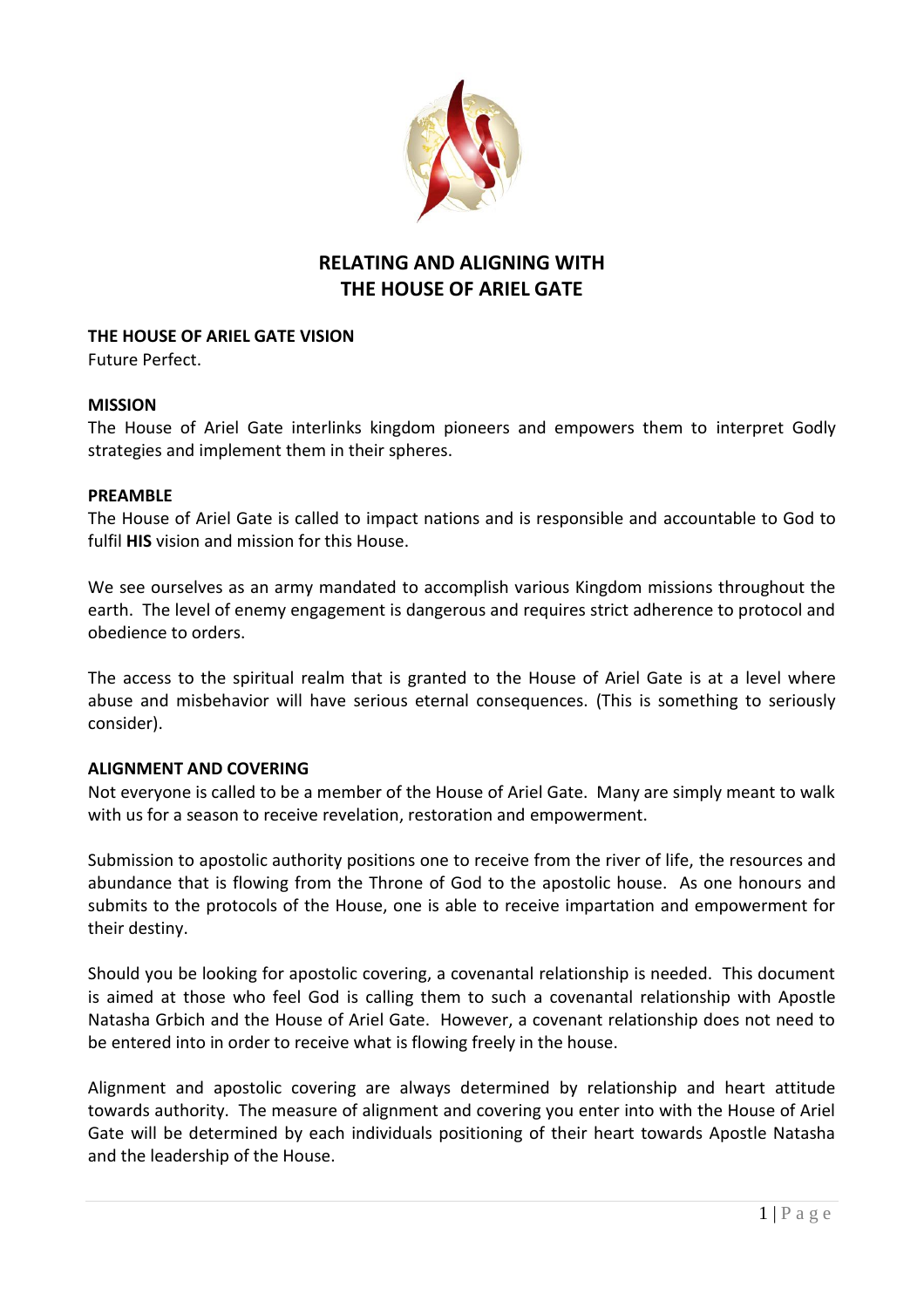Covenantal relationships with the House of Ariel Gate are currently defined in four categories and the relationship benefits and covering form part of these relationships.

No person (natural or legal) has any right to claim membership, representation of or covering by House of Ariel Gate without the express written permission of Apostle Natasha Grbich of The House of Ariel Gate and only after the prescripts for such membership have been fully met.

# **1. ARIEL GATE MEMBERS**

A Firehouse member is one who has walked through the process of alignment with the vision and mission of the House of Ariel Gate by building relationship with and submitting to a Firehouse leader and will:

- a. Manifest the House of Ariel Gate DNA, recognizing that this is a body that God is grafting you into.
- b. Recognize the joint destiny and a shared vision.
- c. Believe that the House of Ariel Gate is your primary spiritual home and because this is your home, there is a responsibility of financial support / tithes.
- d. Endure and survive battles together with the other members.
- e. Have a servant heart.
- f. Be expected to attend Firehouse meetings and serve the Firehouse leaders.
- g. Have been officially recognized as a member.
- h. Continue to walk with the House of Ariel Gate and Apostle Natasha and actively serve in all events, or as many as possible – make conferences a priority.
- i. Attend the House of Ariel Gate Conferences and other events which are arranged as it is in these places that the House of Ariel Gate is pushing to land the mission and purpose of God assigned to that event.

# **2. HALAKERS**

Halak is the Hebrew word for 'walk'. Those who wish to walk through the process to becoming members within a Firehouse are called 'halakers'. Refer Page 3 - Process of becoming a Halaker and Member.

# **3. FIREHOUSES AND LIGHTHOUSES**

One cannot 'start' a Firehouse. There is a process which begins with a Lighthouse being formed when a member of the House of Ariel Gate shows leadership with gathering a group of people within their local area and there is prayer and intercession which grows and is recognized by Fransi van Wyk and/or Apostle Natasha as a true Lighthouse which is carrying the DNA of the House of Ariel Gate. The Lighthouse operates and develops under the training of Fransi van Wyk and Apostle Natasha Grbich.

The Leader of the Lighthouse has a responsibility to continue to be part of the House of Ariel Gate and attend meetings and grow in the teachings and remain in covenantal relationship with Apostle Natasha Grbich. The Lighthouse develops into a Firehouse which is identified by its ability to work with the Church in Heaven to receive and administrate 'coals of fire' from the Throne by proclamation, decree, judgment or instruction as in Ezekiel 10:7. It consists of a group of people (part of the eternal church present on the earth) and may be distinguished from other firehouses by location and/or function.

Neither a Lighthouse nor a Firehouse belongs to the leader – the Firehouse leader or Lighthouse leader are stewards of the Lighthouse or Firehouse for the purposes of the House of Ariel Gate to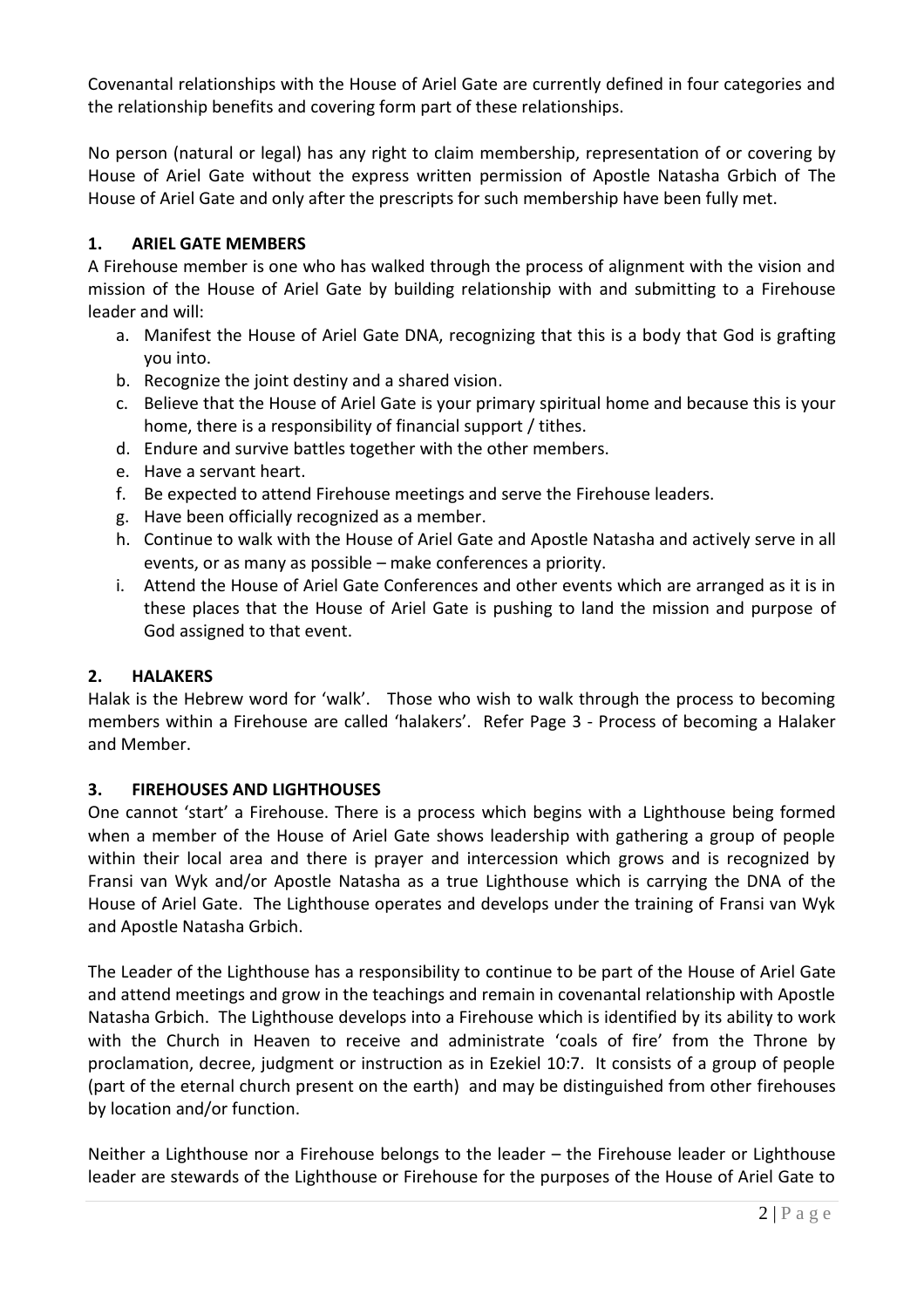be manifested within that locality and according to the mission set out by the House of Ariel Gate and Apostle Natasha Grbich.

# **4. VISITORS**

Visitors are those who attend events from time to time, who give no significant continuous support, and on whom the House of Ariel Gate places no requirements outside of the event.

### **THE PROCESS OF BECOMING A FIREHOUSE MEMBER / HALAKER**

Firstly, you must inquire of the Lord as to whether the House of Ariel Gate is where God wishes to plant you – only then can you begin the process of Halak.

As part of the process of 'halaking' – decide which Firehouse you plan to serve and grow in. Often this will be dictated by the geographic area. Then you notify the Firehouse leader of your intent to submit, serve and become a halaker. You will be required to complete the form – **Intent to Halak** – as well as the Application Form. Your Firehouse leader will go through the Relating and Aligning document with you. The completed forms are returned to the Firehouse leader who will in turn submit a copy to head office. The Halaker begins the journey by being commissioned to complete a specific fast for 21 days.

As an halaker we will get to know one another in the good times and the bad times and will learn to work through issues and overcome obstacles. Deal with offences and celebrate victories until the DNA of the House of Ariel Gate is evident in our lives. This process can take up to 5 years.

The Firehouse leader will oversee the process and be your line of authority to the House of Ariel Gate. However this is not a limitation but rather a process of growing in relationship with the Firehouse leader and with Apostle Natasha.

### **Official Recognition as a Firehouse Member**

Only Apostle Natasha Grbich decides when a person becomes a Firehouse Member and does this in consultation with the Firehouse leader who is overseeing the applicant.

The halaker will be taken into the House during one of the House of Ariel Gate annual conferences. The halaker will stand under the chuppah and respond to the following questions:

- Do you know God has called you to be a member of the House of Ariel Gate?
- Do you voluntarily choose to become a covenant member of the Apostolic House of Ariel Gate?
- Do you understand and align with the vision and mission of the House of Ariel Gate?
- Do you understand and accept your rights and responsibilities as a member of the House of Ariel Gate?
- Do you agree to honor and submit to the leadership of the House of Ariel Gate?
- Will you submit to the protocols and code of conduct of the House of Ariel Gate?
- Do you agree to love and honor other Firehouse members understanding that every joint supplies and we need each other in order to reach the measure of the stature of the man, Christ Jesus?

### **Termination of Membership or Halakership**

A review of the person's membership can be done and the membership can be formally terminated if :

Member or halaker terminates the covenant in writing.